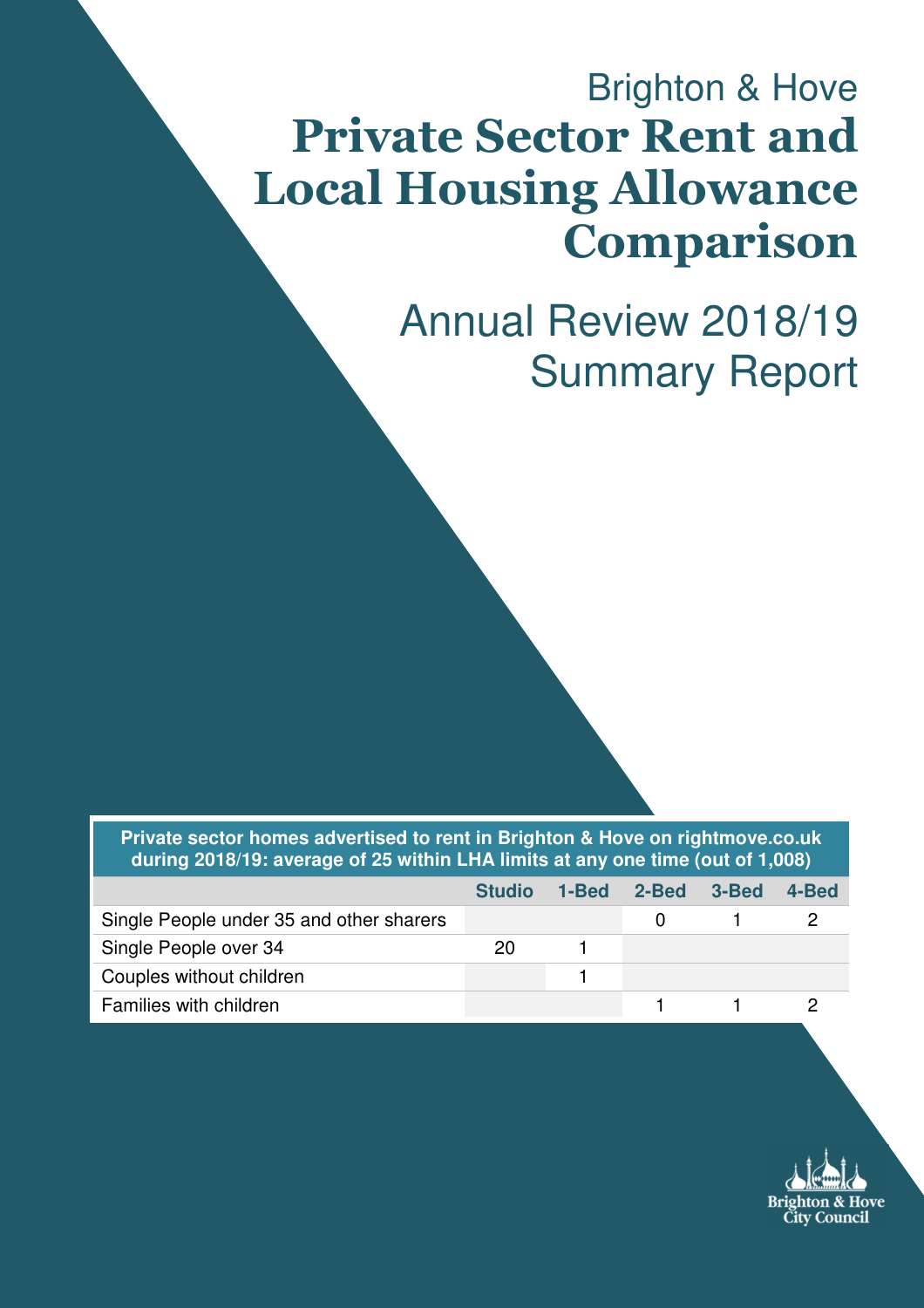# Monthly snapshot of properties advertised in the City during 2018/19

| 2018/19           | Apr  | Mav  | Jun . | Jul - | Aug Sep         |      | Oct  | <b>Nov</b> | <b>Dec</b> | Jan. | Feb                                                               | Mar             |
|-------------------|------|------|-------|-------|-----------------|------|------|------------|------------|------|-------------------------------------------------------------------|-----------------|
| Average cost      | £696 | £728 | £714  | £759  | £778            | £739 | £739 | £731       | £783       | £773 | £755                                                              | £772            |
| Total monitored   | 103  | 119  | 113   | 123   | 55              | 24   | 44   | 44         | 47         | 78   | 88                                                                | 1221            |
| Within LHA rate   | 46   | 38   | 37    | 28    | 15 <sub>1</sub> |      | 10   |            | 10         | 14   | $15 \,$                                                           | 18 <sup>1</sup> |
| % within LHA rate |      |      |       |       |                 |      |      |            |            |      | 44.7% 31.9% 32.7% 22.8% 27.3% 12.5% 22.7% 25.0% 21.3% 17.9% 17.0% | 14.8%l          |

46

33

 $$0$ £25  $F50$ 

 $\Omega$ 

20

40

60

38 37

28

15

#### **Single people over 34: Studio properties**

The chart shows the number of studios counted in the monthly snapshots that were within the 1-bed LHA limit during 2018/19.

In April 2018 there were 46 studios within the LHA limit. This figure subsequently decreased and since August 2018 the numbers counted in the monthly snapshots never rose above 18.

The chart shows the shortfall between the average advertised cost and the LHA limit for the studios counted in the monthly snapshots from April 2018 to March 2019.

Throughout the year the average advertised cost exceeded the 1-bed LHA limit with the shortfall ranging from £33 to £120.

## **Couples without children: 1-Bed properties**

| 2018/19           | <b>Apr</b> | Mav  | <b>Jun</b> | Jul  | Aug                | <b>Sep</b> | <b>Oct</b> | <b>Nov</b> | <b>Dec</b> | Jan     | Feb  | Mar  |
|-------------------|------------|------|------------|------|--------------------|------------|------------|------------|------------|---------|------|------|
| Average cost      | £934       | £941 | £950       |      | £981 £1,023 £1,009 |            | £936       | £941       | £936       | £938    | £944 | £944 |
| Total monitored   | 268        | 260  | 237        | 232  | 162                | 136        | 168        | 200        | 237        | 268     | 295  | 253  |
| Within LHA rate   |            |      |            |      |                    | -          |            |            |            |         |      |      |
| % within LHA rate | $0.4\%$    | 0.8% | $0.0\%$    | 0.4% | 0.6%               | 0.0%       | $0.6\%$    | 0.5%       | 0.4%       | $0.4\%$ | 0.0% | 0.8% |

The chart shows the number of 1-beds counted in the monthly snapshots during 2018/19 that were within the 1-bed LHA limit.

During the year the number within the 1-bed LHA limit never rose above 2 and in three months - June 2018, September 2018 and February 2019 there were no 1-beds within the limit.

The chart shows the shortfall between the average advertised cost and the LHA limit for the 1-beds counted in the monthly snapshots from April 2018 to March 2019.

Throughout the year the average advertised cost was above the 1-bed LHA limit with shortfalls ranging from £271 to £360.

Brighton & Hove 1-bed homes advertised for rent within the 1-bed LHA limit



Brighton & Hove Average monthly rent shortfall: 1-bed





Apr-18 Jun-18 Aug-18 Oct-18 Dec-18 Feb-19

3

Brighton & Hove Studio homes advertised for rent within the 1-bed LHA limit

Apr-18 Jun-18 Aug-18 Oct-18 Dec-18 Feb-19

 $10$  11 10  $14$  15  $18$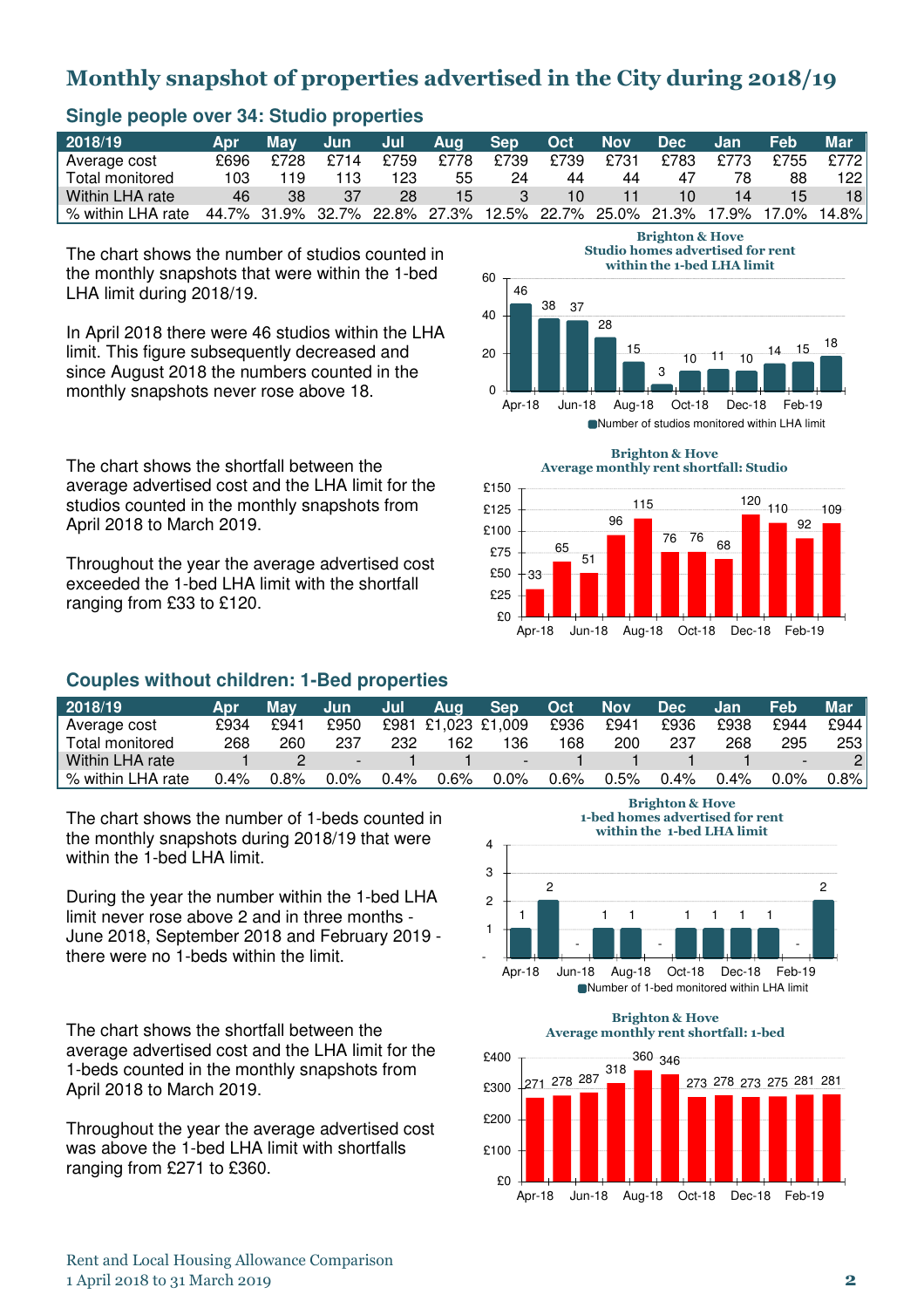# **Families with Children: 3-Bed properties**

| 2018/19            | Apr     |         | May Jun Jul Aug Sep Oct Nov Dec Jan                                                 |                                                             |     |     |            |         |     |           | <b>Feb</b> | Mar                      |
|--------------------|---------|---------|-------------------------------------------------------------------------------------|-------------------------------------------------------------|-----|-----|------------|---------|-----|-----------|------------|--------------------------|
| Average cost       |         |         | £1,625 £1,691 £1,703 £1,737 £1,778 £1,662 £1,591 £1,529 £1,633 £1,728 £1,768 £1,764 |                                                             |     |     |            |         |     |           |            |                          |
| Total advertised   | 169.    | 151     | 140.                                                                                | 142                                                         | 152 | 137 | 148        | 158.    | 174 | 303       | 215        | 171                      |
| Within LHA rate    |         | $-7$    |                                                                                     | the control of the control of the control of the control of |     |     |            |         |     |           |            | $\overline{\phantom{a}}$ |
| ∣% within LHA rate | $0.6\%$ | $0.0\%$ |                                                                                     | 0.0% 0.0% 0.0%                                              |     |     | 0.0%  0.7% | $0.6\%$ |     | 0.6% 0.3% | $0.5\%$    | $0.0\%$                  |

4

The chart shows the number of 3-beds counted in the monthly snapshots that were within the 3-bed LHA limit during 2018/19.

There were six months when one property was within the LHA limit and six when no properties were within the LHA limit.

The chart shows the shortfall between the average advertised cost and the LHA limit for the 3-beds counted in the monthly snapshots from April 2018 to March 2019.

Throughout the year the average advertised cost was above the 3-bed LHA limit with shortfalls ranging from £531 to £780.

#### Brighton & Hove 3-bed homes advertised for rent within the LHA limit



Number of 3-bed monitored within LHA limit



# **Single People under 35 and Others Sharing: 4-Bed properties**

| 2018/19           | <b>Apr</b> | Mav                      | Jun. | Jul | Aua     | <b>Sep</b> | Oct   | <b>Nov</b> | <b>Dec</b> | Jan.    | <b>Feb</b> | Mar                                                                                 |
|-------------------|------------|--------------------------|------|-----|---------|------------|-------|------------|------------|---------|------------|-------------------------------------------------------------------------------------|
| Average cost      |            |                          |      |     |         |            |       |            |            |         |            | £2,093 £2,173 £2,150 £2,247 £2,286 £2,334 £2,178 £2,213 £2,329 £2,295 £2,309 £2,306 |
| Total advertised  | 84         | 64                       | 48   | 65  | 49      | 36         | 50    | b'         | 115        | 369     | 264        | 198 <sub>1</sub>                                                                    |
| Within LHA rate   |            | $\overline{\phantom{0}}$ |      |     |         |            |       |            |            |         |            |                                                                                     |
| % within LHA rate | 2%         | $0.0\%$                  | 21%  | .5% | $0.0\%$ | $2.8\%$    | 10.0% | 7.8%       | $.7\%$     | $0.8\%$ | 0.8%       | .5% l                                                                               |

The chart shows the number of 4-beds counted in the monthly snapshots during 2018/19 that were within the LHA limit calculated for 4 people sharing.

During the year the number of 4-beds counted in the monthly snapshot that fell within the LHA limit calculated for 4 people sharing never exceeded 5.

The chart shows the shortfall between the average advertised cost to rent the 4-beds counted in the monthly snapshots from April 2018 to March 2019 and the LHA limit calculated for 4 people sharing.

Throughout the year the average advertised cost was above the LHA limit calculated for 4 people sharing with shortfalls ranging from £661 to £902.

Brighton & Hove 4-bed homes advertised for rent within the LHA limit calculated for 4 people sharing



Brighton & Hove Average monthly rent shortfall: 4-Bed (calculated for 4 people sharing)



Rent and Local Housing Allowance Comparison 1 April 2018 to 31 March 2019 3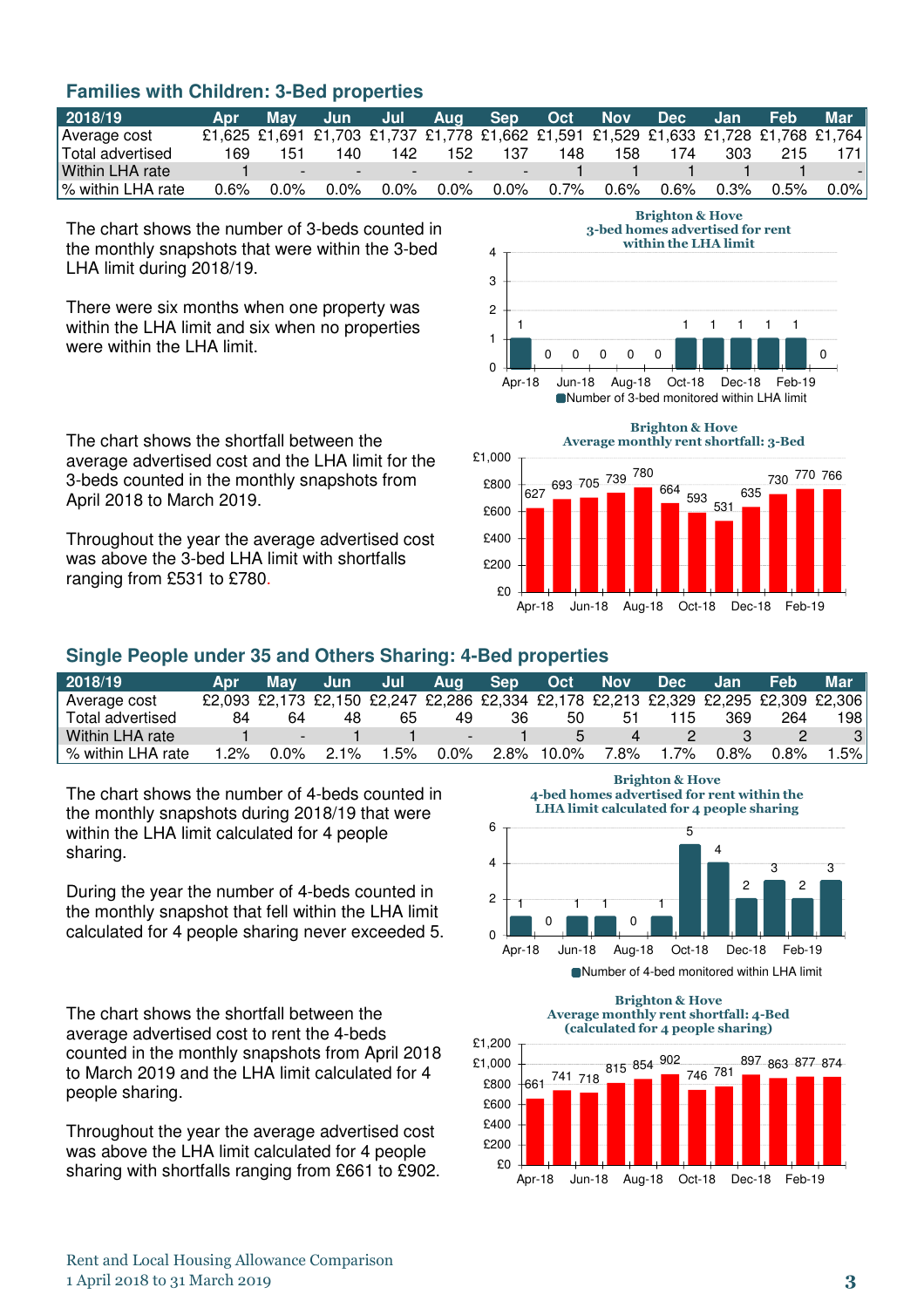# Trends in the private rented sector property market

# **Number of homes advertised for rent from April 2012 to March 2019**

The chart shows the number of properties counted in the monthly snapshots from April 2012 to March 2019.

Although over the seven years there were seasonal fluctuations in the number of properties advertised for rent the overall trend has been upward.



## **Number of homes advertised for rent within LHA limits from April 2011 to March 2018**

The chart shows the number of properties counted in the monthly snapshots that were within the relevant LHA limit for the size of property from April 2012 to March 2019.

Over the seven years there has been a noticeable fall in the number of properties that were affordable to households in receipt of housing benefit.



# **Percentage of homes advertised for rent within LHA limits from April 2012 to March 2019**

The chart shows the percentage of properties counted in the monthly snapshots that were within the relevant LHA limit for the size of property from April 2012 to March 2019.

It shows the decrease in the percentage of properties that fall within the LHA rates; from 23% of properties falling within the rates in April 2012 to 2% in March 2019.



## **Average advertised cost of homes for rent from April 2012 to March 2019**

The chart shows the average advertised cost of renting properties counted in the monthly snapshots from April 2012 to March 2019

It shows an increase in the average advertised cost over the period monitored; from an average of £1,034 in April 2012 to an average of £1,406 in March 2019.



**Average advertised cost of homes monitored**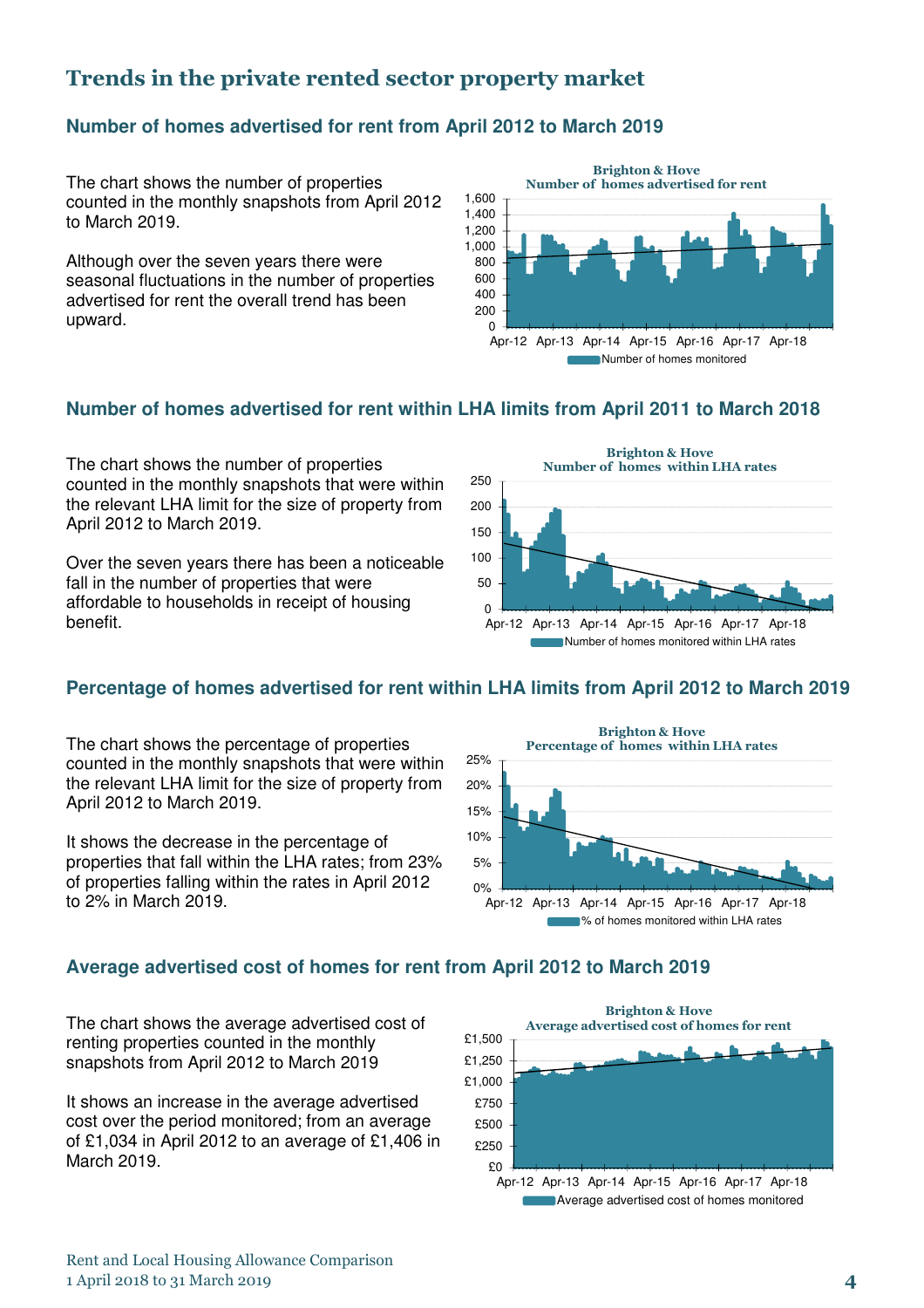## **Percentage of homes advertised for rent as student lets since April 2012**

The chart shows the percentage of 4-bed properties advertised as student lets counted in the monthly snapshots from April 2012 to March 2019.

It shows the fluctuations in the percentage of properties advertised to let for students over the seven years monitored and the seasonal pattern in the number advertised.



# Changes per year since 2012/13

#### **Change in average advertised asking price**

The chart shows the average increase in the monthly rent each year for properties counted in our monthly snapshots since April 2012.

Over the seven years there has been an average annual increase across all the different sized properties with 4 bed properties showing the highest average increase with an average yearly increase of £99.09.

**£27.08 £26.27 £33.55 £31.45 £99.09** £0 £20 £40  $R_{60}$ £80 £100 £120 Studio 1-bed 2-bed 3-bed 4-bed April 2012 to March 2019

#### Brighton & Hove Average annual rent increase:

#### **Comparison with the Consumers Price Index (CPI) and Retail Price Index (RPI)**

The chart compares the average annual rent inflation to the CPI and RPI indices.

With the exception of 3-bed properties, the average cost to rent continues to increase at a greater rate than both the CPI and the RPI indices.



# Methodology

This Annual Review brings together data collected on a monthly basis from properties advertised on the Rightmove website from April 2012 to March 2019 (inclusive). The monitoring took the form of monthly snapshots and therefore properties may have been included more than once whilst other properties that were advertised on the weeks that data was not collected will have been missed.